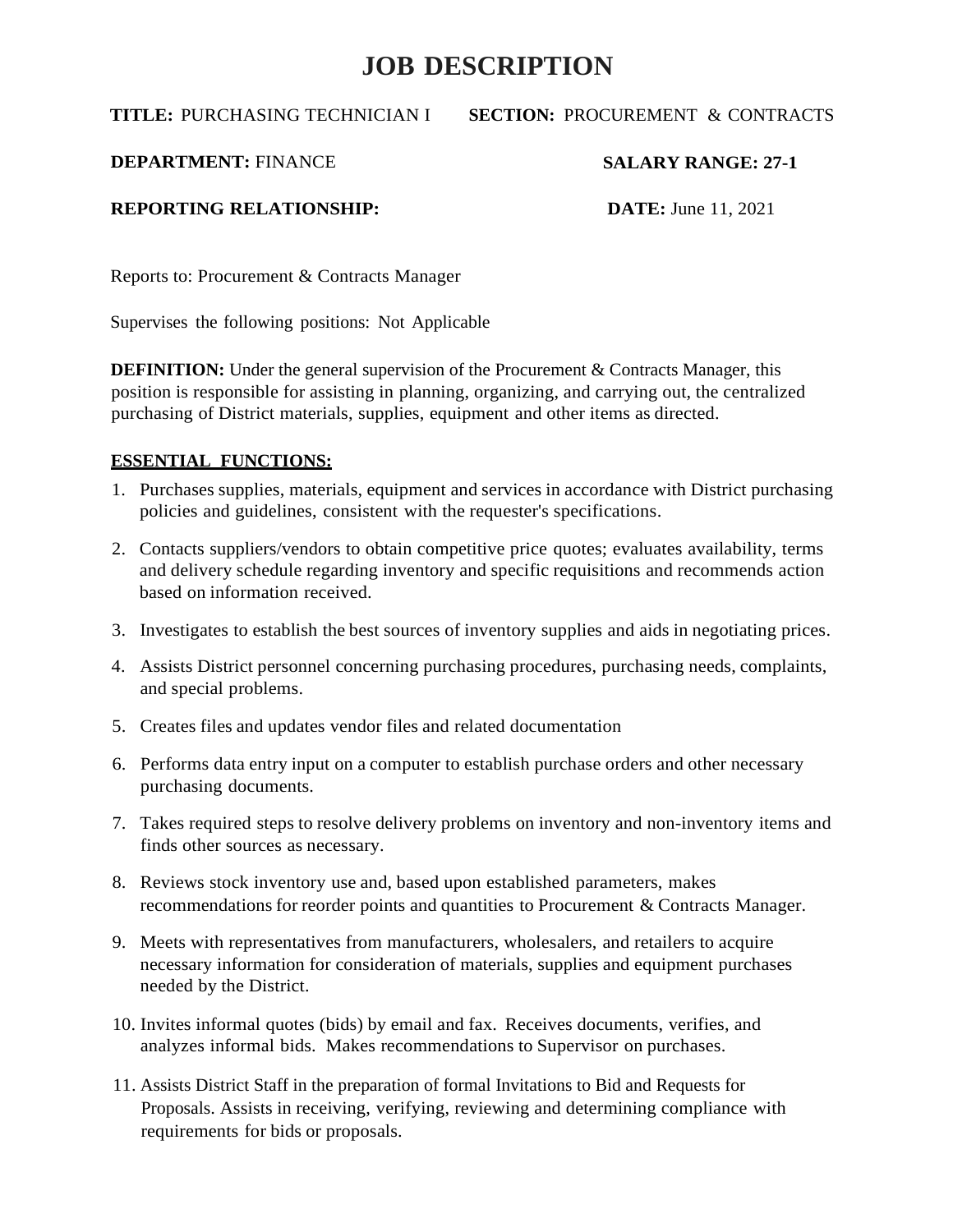Purchasing Technician I - Page 2

#### **ESSENTIAL FUNCTIONS (Cont.):**

- 12. Under direction, assists in updating, renewing, and maintaining records for annual blanket purchase orders, including data entry.
- **13.** Reviews existing open purchase orders for follow up on status and deliveries.
- 14. Maintains current knowledge of trends and developments regarding governmental purchasing procedures, regulatory changes and new technologies.
- 15. Works with Accounts Payable, contacts suppliers/vendors by email or phone regarding discrepancies in invoices, statements, or deliveries
- 16. Assists in maintaining and administering the Districts P-Card program.
- 17. Assists in obtaining insurance documents from vendors when required.
- 18. Assists in year-end functions, but not limited to inventory, closure of purchase orders, following up on purchase orders.
- 19. Assists in cycle counting procedures in order to ensure each warehouse is maintaining and completing regular cycle counts on daily, weekly and monthly basis.
- 20. Ability to work independently with little direction and meet required schedules and timelines
- 21. Performs related work as required.

#### **MINIMUM QUALIFICATIONS:**

License or certificates: Valid California Operators license issued by the State Department of Motor Vehicles. Department of Motor Vehicles driving record may influence employment or classification.

Education and Training: Equivalent to the completion of an Associate's degree from an accredited College or University with major course work in purchasing, business administration , management, public administration and/or a related field; Bachelor's degree is highly desired.

Work Related Experience: Minimum of five (5) years of responsible clerical or administrative experience including inventory control, store keeping and purchasing functions, which demonstrate possession of the knowledge and abilities listed below; two (2) years of directly related governmental purchasing experience is highly desirable. Any combination equivalent to experience and education that could likely provide the required knowledge and abilities would be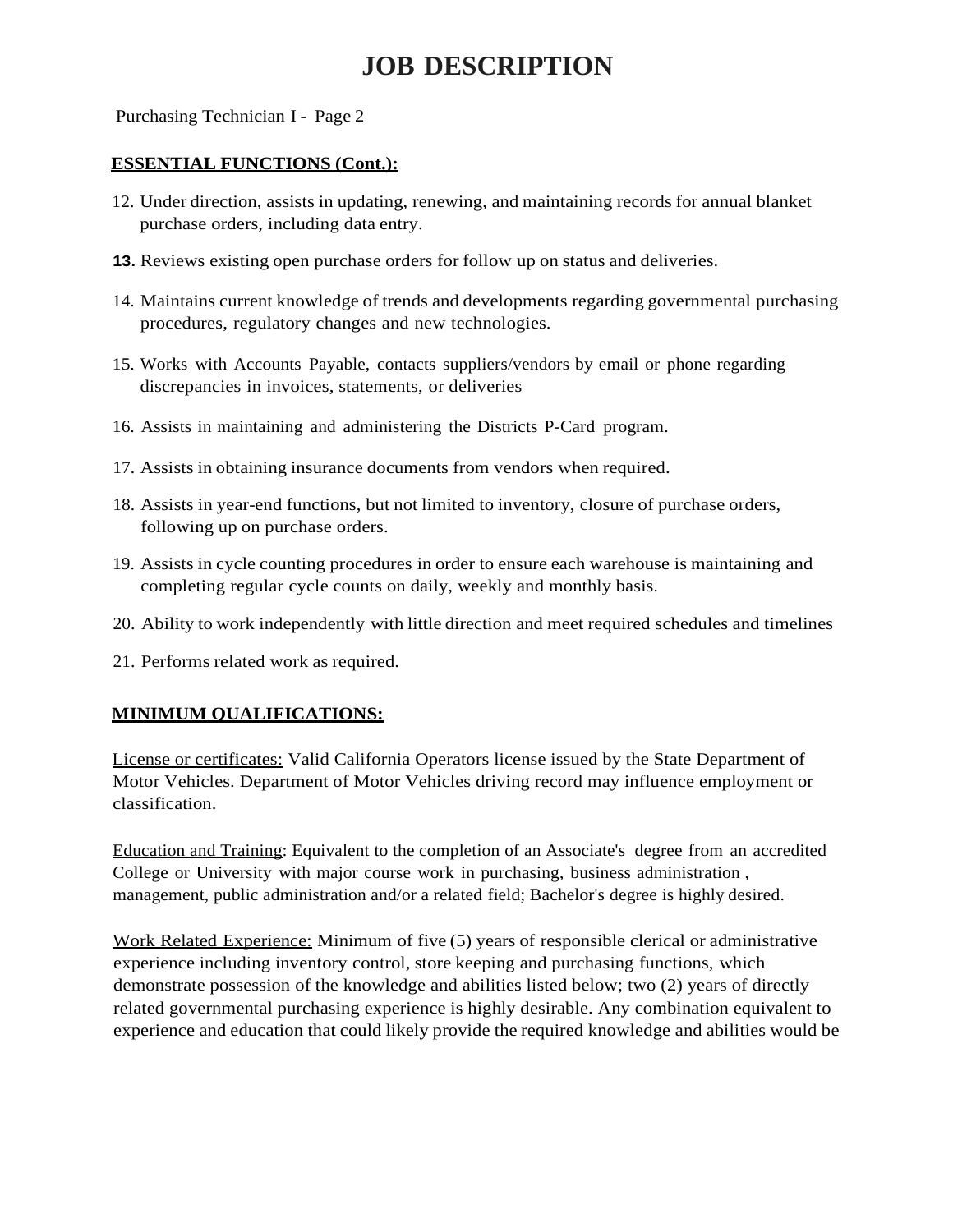qualifying; additional years of related experience may be substituted for the required education.

Purchasing Technician I- Page 3

Knowledge of:

- Principles, procedures, and practices relating to the purchasing of materials and equipment
- Sources for materials, supplies and equipment typically used by a water district
- Methods of ensuring and securing competitive bids
- Methods of inventory control
- MSDS sheets and their importance
- Local and CA State procurement regulations

#### Abilities:

- Operate a computer to enter and retrieve data
- Communicate effectively both verbally and in writing
- Prepare and present presentations as required
- Make accurate arithmetic computations
- Learn and identify a variety of quality types of material and equipment used by the District
- Establish and maintain effective working relationships
- Work independently using sound judgment
- Make accurate price and quality comparisons in the evaluation of bids, materials and equipment needs using established District procedures
- Analyze purchasing procedures and recommend improvements.
- Keep accurate records
- Assist in the preparation of material specifications
- Prioritize tasks and follow up to meet deadlines
- Keep up to date on current practices in material management and purchasing
- MS Outlook/Excel/Word/PowerPoint proficient
- Excellent Customer Service Skills

#### **PHYSICAL REQUIREMENTS:**

- 1. Driving: Light
- 2. Uses hands and fingers to operate office equipment.

See Human Resources for physical assessment form.

I acknowledge that this job description is an accurate representation of this position as of this date: